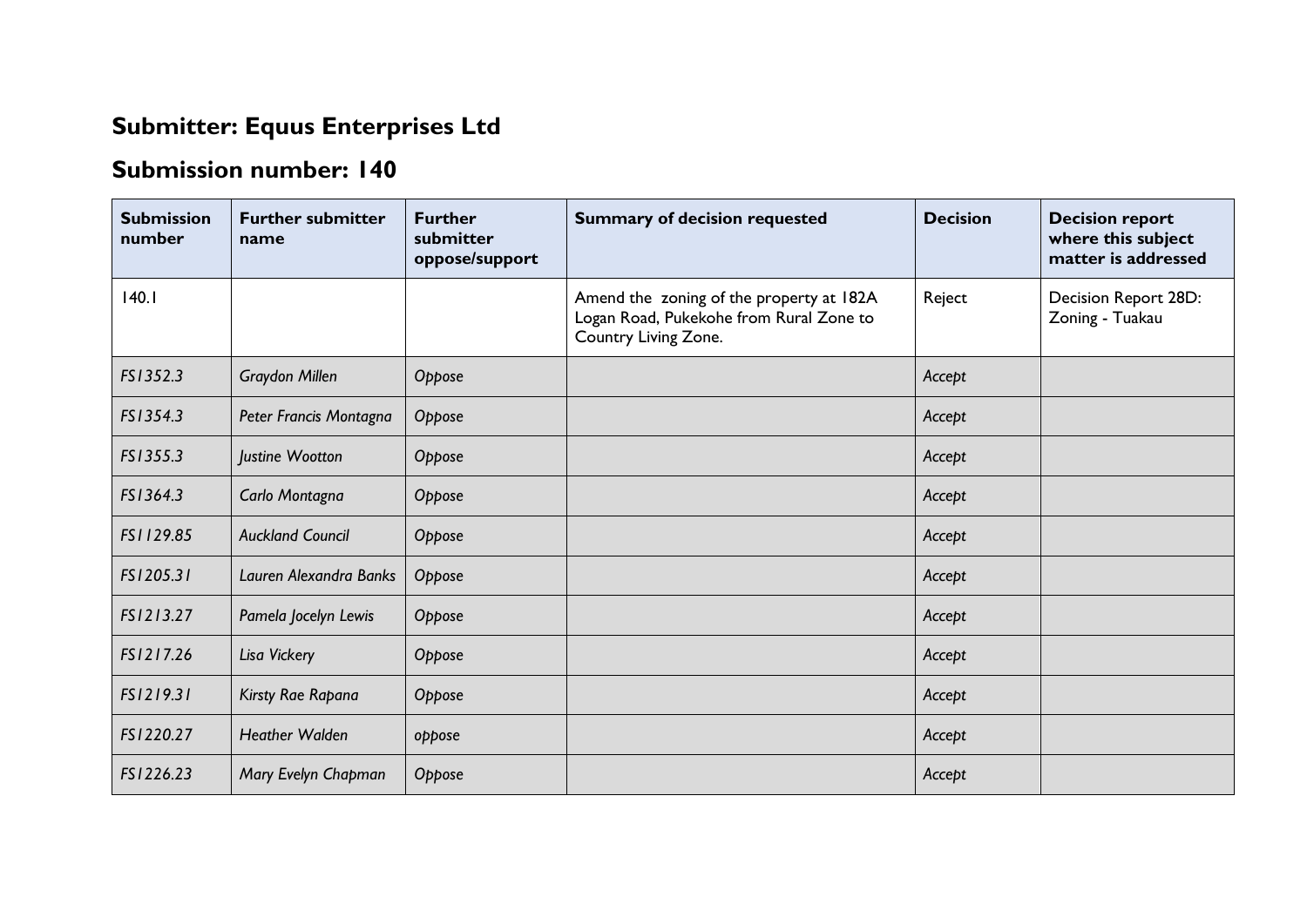| <b>Submission</b><br>number | <b>Further submitter</b><br>name | <b>Further</b><br>submitter<br>oppose/support | <b>Summary of decision requested</b> | <b>Decision</b> | <b>Decision report</b><br>where this subject<br>matter is addressed |
|-----------------------------|----------------------------------|-----------------------------------------------|--------------------------------------|-----------------|---------------------------------------------------------------------|
| FS1227.31                   | Karen Daphne<br><b>McMurtry</b>  | Oppose                                        |                                      | Accept          |                                                                     |
| FS1228.31                   | Peter Christopher<br>Chapman     | Oppose                                        |                                      | Accept          |                                                                     |
| FS1229.31                   | James Wilson McMurtry            | Oppose                                        |                                      | Accept          |                                                                     |
| FS1230.27                   | Nichola Taylor                   | Oppose                                        |                                      | Accept          |                                                                     |
| FS1231.23                   | John Scott                       | Oppose                                        |                                      | Accept          |                                                                     |
| FS1232.23                   | Anthony Montagna                 | Oppose                                        |                                      | Accept          |                                                                     |
| FS1233.27                   | Andrea Scott                     | Oppose                                        |                                      | Accept          |                                                                     |
| FS1234.27                   | Scott Taylor                     | Oppose                                        |                                      | Accept          |                                                                     |
| FS1235.23                   | <b>Kirsten Marx</b>              | Oppose                                        |                                      | Accept          |                                                                     |
| FS1236.31                   | Lynda Mellsop                    | Oppose                                        |                                      | Accept          |                                                                     |
| FS1237.31                   | <b>Bronwyn McMurtry</b>          | Oppose                                        |                                      | Accept          |                                                                     |
| FS1238.31                   | <b>Grant David Maclean</b>       | Oppose                                        |                                      | Accept          |                                                                     |
| FS1239.27                   | <b>Ruth Phillips</b>             | Oppose                                        |                                      | Accept          |                                                                     |
| FS1240.31                   | Linda Andrew                     | Oppose                                        |                                      | Accept          |                                                                     |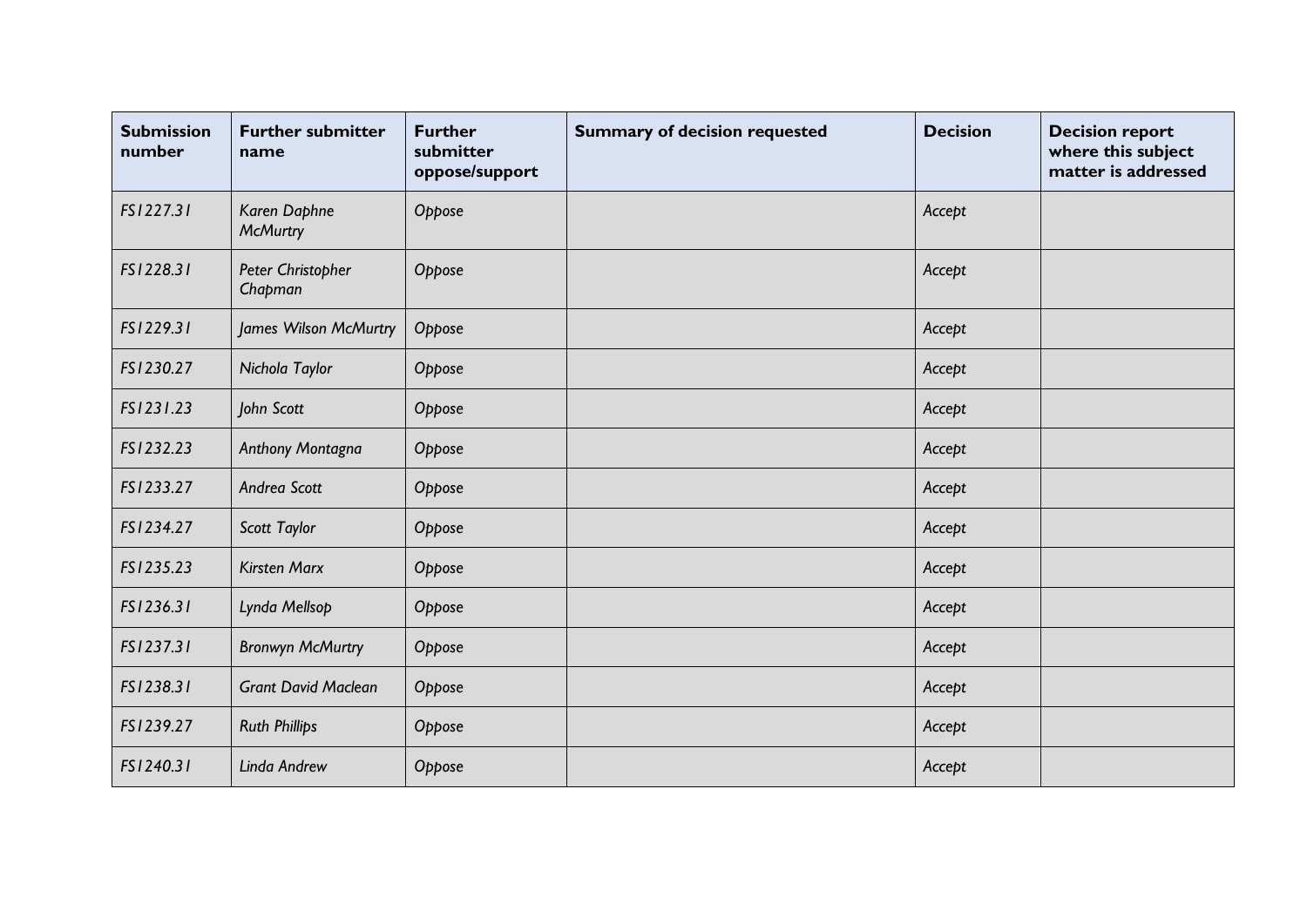| <b>Submission</b><br>number | <b>Further submitter</b><br>name     | <b>Further</b><br>submitter<br>oppose/support | <b>Summary of decision requested</b> | <b>Decision</b> | <b>Decision report</b><br>where this subject<br>matter is addressed |
|-----------------------------|--------------------------------------|-----------------------------------------------|--------------------------------------|-----------------|---------------------------------------------------------------------|
| FS1241.31                   | <b>Calvin Andrew</b>                 | Oppose                                        |                                      | Accept          |                                                                     |
| FS1242.31                   | Faine Delwyn Mende                   | Oppose                                        |                                      | Accept          |                                                                     |
| FS1243.27                   | Nicole Ormsby                        | Oppose                                        |                                      | Accept          |                                                                     |
| FS1245.27                   | <b>Maire Enterprises</b><br>Limited  | Oppose                                        |                                      | Accept          |                                                                     |
| FS1246.27                   | Sharageen Holdings<br><b>Limited</b> | Oppose                                        |                                      | Accept          |                                                                     |
| FS1247.27                   | <b>Tammy Baker</b>                   | Oppose                                        |                                      | Accept          |                                                                     |
| FS1290.22                   | Anthony James Parker                 | Oppose                                        |                                      | Accept          |                                                                     |
| FS1336.27                   | <b>Gary Finlay</b>                   | Oppose                                        |                                      | Accept          |                                                                     |
| FS1351.31                   | Shana King                           | Oppose                                        |                                      | Accept          |                                                                     |
| FS1356.27                   | Elizabeth Jean<br>Deadman            | Oppose                                        |                                      | Accept          |                                                                     |
| FS1357.31                   | <b>Graham Gavin</b><br>Deadman       | Oppose                                        |                                      | Accept          |                                                                     |
| FS1358.31                   | Graham A Deadman                     | Oppose                                        |                                      | Accept          |                                                                     |
| FS1359.27                   | <b>Oshila Greathead</b>              | Oppose                                        |                                      | Accept          |                                                                     |